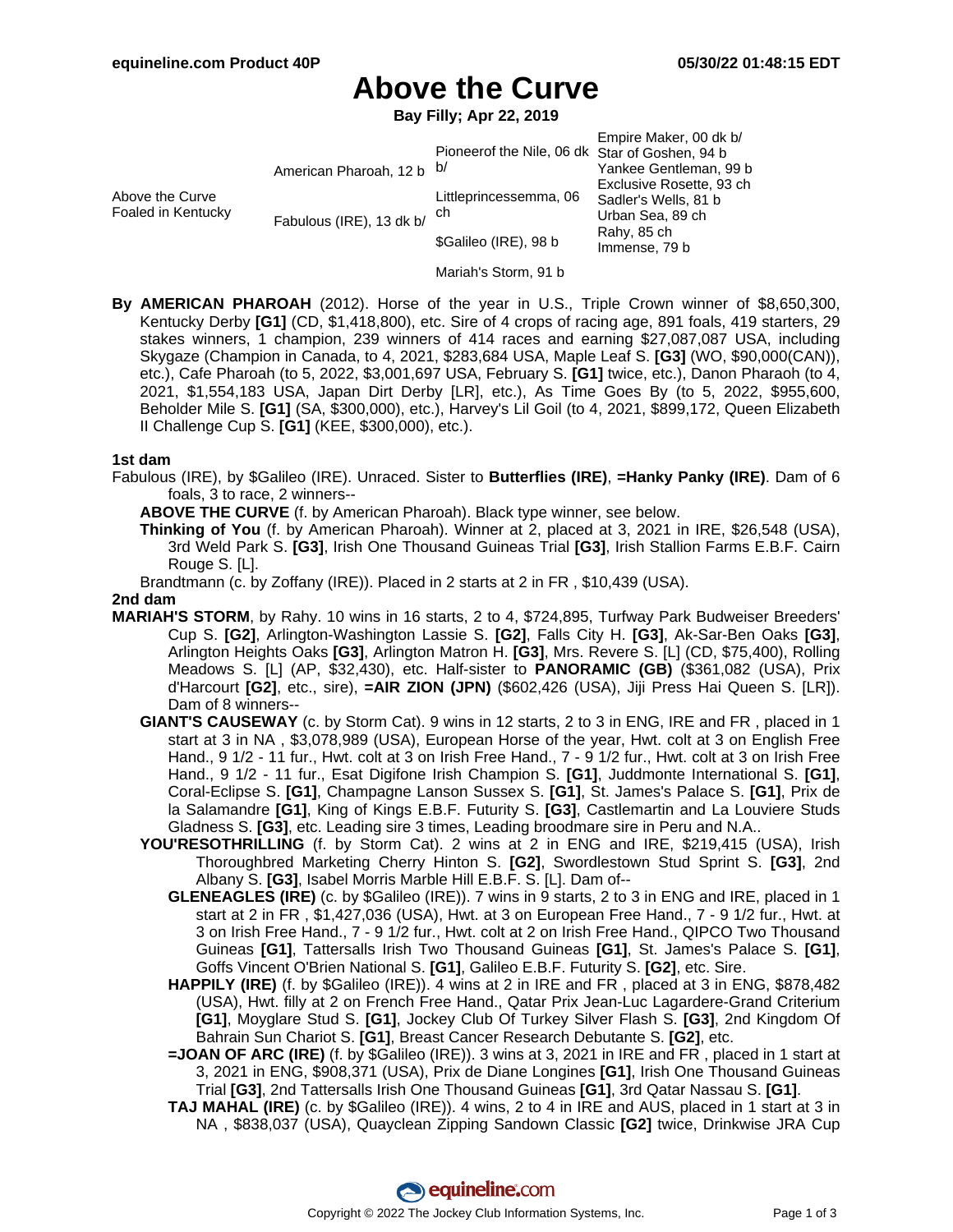## **Above the Curve**

**Bay Filly; Apr 22, 2019**

**[G3]**, 2nd Secretariat S. **[G1]** (AP, \$80,000), Leopardstown Two Thousand Guineas Trial [L], 3rd Killavullan S. **[G3]**.

- **MARVELLOUS (IRE)** (f. by \$Galileo (IRE)). Winner in 4 starts at 2 and 3 in IRE, \$262,665 (USA), Etihad Airways Irish One Thousand Guineas **[G1]**. Dam of--
	- **FORT MYERS** (c. by War Front). 3 wins at 2 and 4, 2021 in AUS and IRE, placed at 2 in ENG, \$222,209 (USA), Lander Toyota Ladies Day Cup [L], BoyleSports Irish E.B.F. Star Appeal S. [L], 3rd GAIN Railway S. **[G2]**, Cellarbrations Liverpool City Cup **[G3]**, Round Tower S. **[G3]**, etc.
- **COOLMORE (IRE)** (f. by \$Galileo (IRE)). Winner at 2 in IRE, placed in 2 starts at 3 in NA , \$238,593 (USA), C.L. & M.F. Weld Park S. **[G3]**, 3rd Belmont Oaks Invitational S. **[G1]** (BEL, \$100,000).
- **=Vatican City (IRE)** (c. by \$Galileo (IRE)). Winner at 2 in IRE, \$79,505 (USA), 2nd Tattersalls Irish Two Thousand Guineas **[G1]**, 3rd Clipper Logistics Boomerang Mile **[G2]**.
- **Roar of the Tiger** (c. by Storm Cat). 4 wins, 2 to 5 in NA and IRE, \$97,184 (USA), 3rd Governor's H. [L] (ELP, \$8,250). Sire.
- **Tumblebrutus** (c. by Storm Cat). Winner at 2 in IRE, \$48,794 (USA), 2nd Galileo E.B.F. Futurity S. **[G2]**. Sire.
- **Freud** (c. by Storm Cat). Winner at 3 in IRE, placed at 3 in ENG, \$44,016 (USA), 3rd Cork & Orrery S. **[G2]**. Sire.
- **Butterflies (IRE)** (f. by \$Galileo (IRE)). Winner at 2 in IRE, \$38,302 (USA), 2nd Munster Oaks S. **[G3]**, 3rd Flame Of Tara E.B.F. S. **[G3]**. Dam of--
	- **Yet** (f. by War Front). Winner in 2 starts at 2, 2021 in IRE, \$32,710 (USA), 2nd Airlie Stud Balanchine S. **[G2]**.
- **Tiger Dance** (c. by Storm Cat). Winner at 2 in IRE, \$34,093 (USA), 3rd Emirates Airline Minstrel S. **[G3]**. Sire.
- **=Hanky Panky (IRE)** (f. by \$Galileo (IRE)). Winner at 3 in IRE, \$31,794 (USA), 3rd Ballyogan S. **[G3]**. Producer.
- Pearling (f. by Storm Cat). Placed in 2 starts at 3, \$5,877(USA). Dam of--

**DECORATED KNIGHT (GB)** (c. by \$Galileo (IRE)). 8 wins, 3 to 5 in ENG, IRE and UAE, \$1,786,522 (USA), QIPCO Irish Champion S. **[G1]**, Emirates Airline Jebel Hatta **[G1]**, Tattersalls Gold Cup **[G1]**, ICON Meld S. **[G3]**, Al Basti Equiworld Festival S. [L], etc. Sire.

Fabulous (IRE) (f. by \$Galileo (IRE)). See above.

- Love Me Only (IRE) (f. by Sadler's Wells). Unraced. Dam of-- **STORM THE STARS** (c. by =Sea The Stars (IRE)). 3 wins at 3 in ENG, placed, 3 to 4 in AUS, FR
	- and IRE, \$907,231 (USA), Betway Great Voltigeur S. **[G2]**, CASCO E.B.F. Stallions Cocked Hat S. [L], 2nd Dubai Duty Free Irish Derby **[G1]**, MBNA Chester Vase **[G3]**, 3rd Investec Derby **[G1]**, etc. Sire.

**3rd dam**

- **IMMENSE**, by Roberto. 5 wins, 2 to 4, \$123,324, Little Silver H.**-G3**, Kiss Me Kate S., 2nd Rumson H., Politely S., 3rd Open Fire H. Half-sister to **DEARLY PRECIOUS** (\$370,465, Champion 2-year-old filly in U.S., Acorn S.**-G1**, etc.), **Ranking Beauty** (2nd Kilruddery S., etc.). Dam of 5 winners--
	- **MARIAH'S STORM** (f. by Rahy). Black type winner, see above.
	- **=AIR ZION (JPN)** (f. by Groom Dancer). 3 wins in 6 starts at 3 in JPN, \$602,426 (USA), Jiji Press Hai Queen S. [LR]. Producer.
	- **PANORAMIC (GB)** (c. by Rainbow Quest). 3 wins at 3 and 4 in FR, placed in 2 starts at 4 in IRE and NA , \$361,082 (USA), Prix d'Harcourt **[G2]**, Prix de l'Avre [L], 2nd Rothmans Ltd. International S. **[G1]**, Prix du Conseil de Paris **[G2]**, Prix Foy Escada **[G3]**, 3rd Tattersalls Rogers Gold Cup **[G2]**. Sire.
	- Sun Blush (f. by Ogygian). Winner in 2 starts at 2, \$13,750. Dam of--
		- **RELINQUISH** (f. by Rahy). 2 wins at 2, \$42,568, Round Barn H. -R (HOO, \$31,380).
		- Lightbeam (f. by Rubiano). Winner at 2, \$28,215. Dam of--
			- **Mrs. Mistofelees** (f. by Tactical Cat). Placed, 2 to 4, \$69,094(USA), 2nd My Dear S. [L] (WO, \$27,425(CAN)). Producer.
			- Press Kit (f. by Editor's Note). Winner at 3, \$19,030. Dam of--
				- **Blue Forty** (f. by D'wildcat). 6 wins, 2 to 5, \$159,662, 2nd Sandpiper S. (TAM, \$15,000), 3rd Presque Isle Debutante S. [L] (PID, \$15,000).
			- Beach View (f. by Mr. Greeley). Unplaced. Dam of--